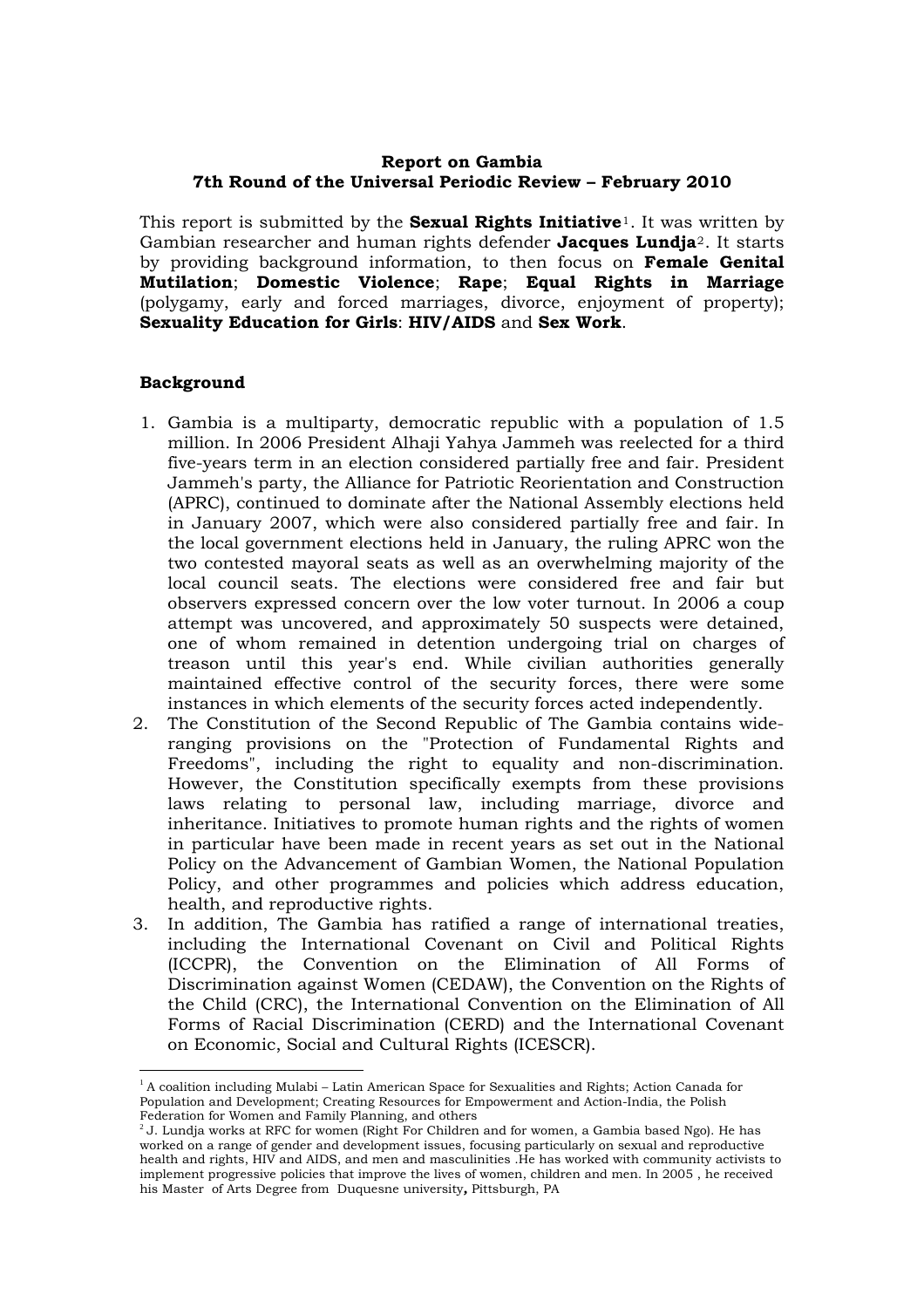4. There is however a very wide gap between The Gambia's international obligations, its stated policies and its reality. One of the main factors impeding the effective protection of human rights is the dominance of customary and religious law and a range of traditional, cultural and religious beliefs that perpetuate discriminatory and harmful practices. This stands as a violation of articles 2, nondiscrimination; 3, equal rights; and 26, equal protection of the law of the International Covenant on Civil and Political Rights (ICCPR).On 22 March 1979 the Gambia has acceded to the International Covenant on Civil and Political Rights5.

# **Female Genital Mutilation (FGM)**

- 5. FGM is widely practiced in The Gambia. Estimates of circumcised women range from between 50% to 90%[3](#page-1-0) of the total female population and its prevalence takes place mostly in the countryside. Governmental policies have not been consistent. The broadcast of information against FGM on the state-controlled Radio Gambia and Gambia Television has been prohibited at various times in recent years. Although the President has recently said that he does not support FGM, in the past he is reported as having stated that although anti-FGM campaigners could continue to do their work among the villages "there's no guarantee that after they deliver their speeches, they will return to their homes". President Jammeh alleged that campaigners against female genital mutilation are receiving millions to undermine Islam and African culture. It "is part of our culture and we should not allow anyone to dictate to us how we should conduct ourselves," Jammeh said. In a veiled threat to the campaigners, Jammeh said they should be ready to face any consequences that may befall them. The government has also so far refused to introduce legislation to ban FGM [4](#page-1-1).
- 6. Recommendations:

The government must take social, educational and legal measures to eliminate the practice of FGM and to ensure that victims have access to medical assistance, reparations, and psychological support.

# **Domestic Violence**:

- 7. Violence against women in the home is reported to be common and largely tolerated by society and government. Police regards this issue as a private matter. There is no specific legislation to protect victims of domestic violence. Few instances of prosecutions under general assault provisions have been noted. There are no refuges for battered women.
- 8. Recommendations: The government must take social, educational and legal measures to effectively combat violence against women in the home and to ensure that victims have access to reparations, including medical assistance and psychological support.

<span id="page-1-0"></span> $\overline{a}$ <sup>3</sup> Sources: The Gambia Committee on Traditional Practices (GAMCOTRAP), the African Centre for Democracy and Human Rights Studies, US State Department Report 2000.

<span id="page-1-1"></span><sup>4</sup> Source: Guardian Unlimited, 24 October 1999

<sup>5.</sup> http://www2.ohchr.org/english/law/ccpr-ratify.htm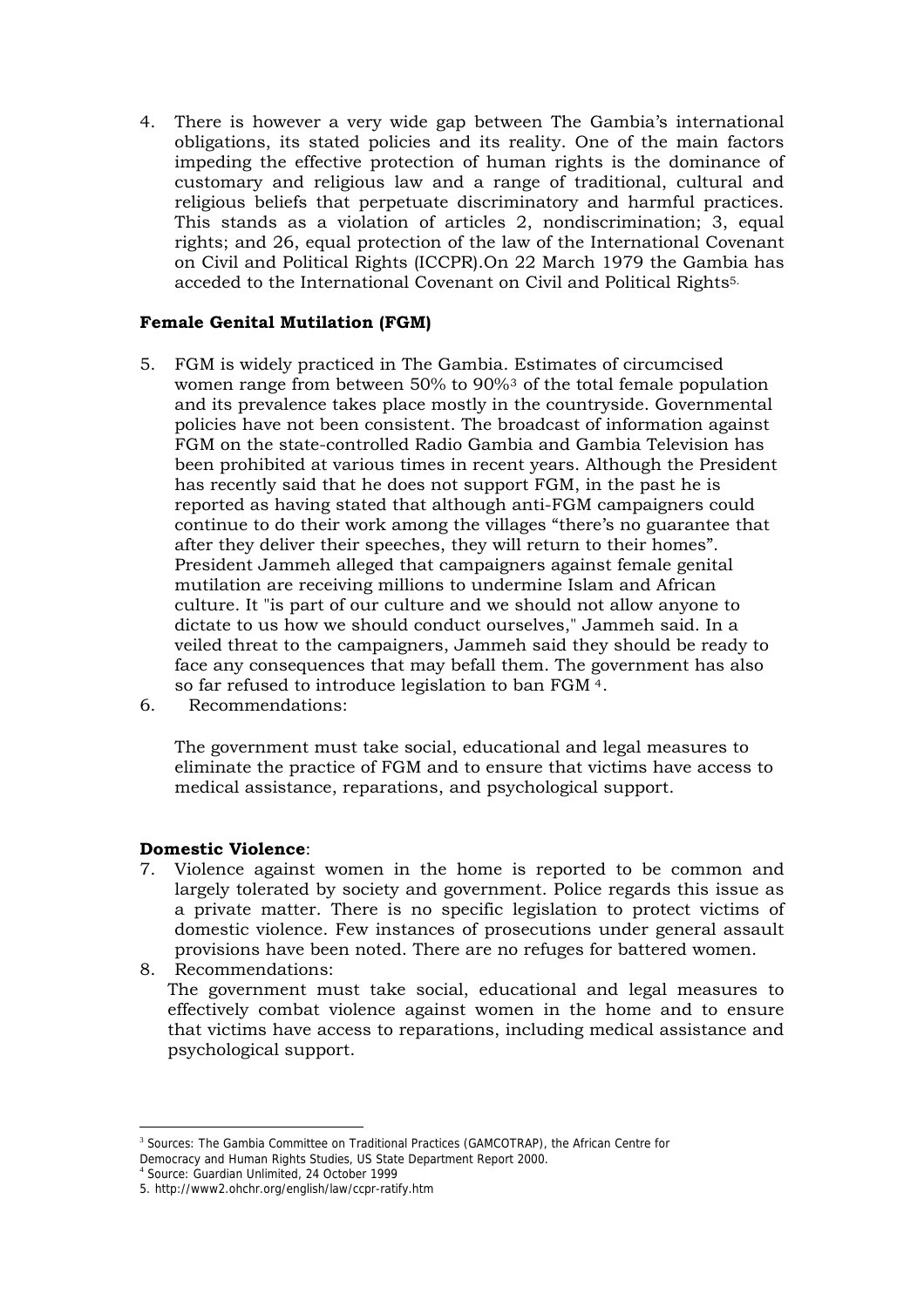### **Rape**:

- 9. Violence against Gambian women mostly affects girls and takes the form of rape, forced marriages, and sexual abuse.
- 10.Sexual abuse in the home is believed to be fairly common. Police tend to consider these incidents to be domestic issues outside of their ordinary jurisdiction. Rape and assault are crimes under the law. The law does not differentiate between married and unmarried women in this regard. Sexual harassment is believed to be widespread.
- 11.Recommendation

The government must implement social, educational and legal safeguards to protect women from rape, and to ensure women who have been raped receive the full protection of the law.

## **Equal Rights in Marriage**

## **Polygamy**:

12.Polygamy is permitted in customary and Islamic law. Islam is the predominant religion. More than 40% of marriages are polygamous. In marriages carried out under these traditions, polygamy cannot be challenged in the civil courts.

## **Early and Forced Marriages**:

13.Marriages are often arranged without the full consent of the woman, while men are normally allowed to choose their wives. Although under the Criminal Code "defilement" of girls under 16 is a criminal offence, under customary laws girls as young as 13 are often married off by their parents, especially in rural areas and when families are living in conditions of extreme poverty. Early marriage is one of the main causes of the high level of female illiteracy and is also associated with high rates of maternal mortality and morbidity.

### **Divorce**:

14.In The Gambia marriages can take place under civil, customary, Christian or Islamic law. Under the predominant Islamic tradition, a man can divorce a woman at any time. Although in theory both parties can be made to pay penalties if the reasons for divorce are perceived to be insubstantial, in practice only women face exacting standards of proof of their reasons for divorce. Women often have to return gifts and any dowry paid by the man. Men can re-marry immediately but women have to wait for three months.

# **Enjoyment of property**:

15.Although the Married Women's Property Act gives married women the right to their own property and an equal capacity to enter into contracts, customs and traditions continue to be a bar to the enjoyment of these rights by married women. The wife's duty is to assist the husband in farming or business, but the proceeds belong to the man. Land is usually administered by male family heads. Inheritance matters are usually settled on the basis of customary or Shari'a law, whereby women get a smaller proportion of the property. If the man dies, the property is customarily taken over by his male relatives, and the widow may be inherited by a brother of the deceased, or, if she refuses him or is rejected by him, she may have to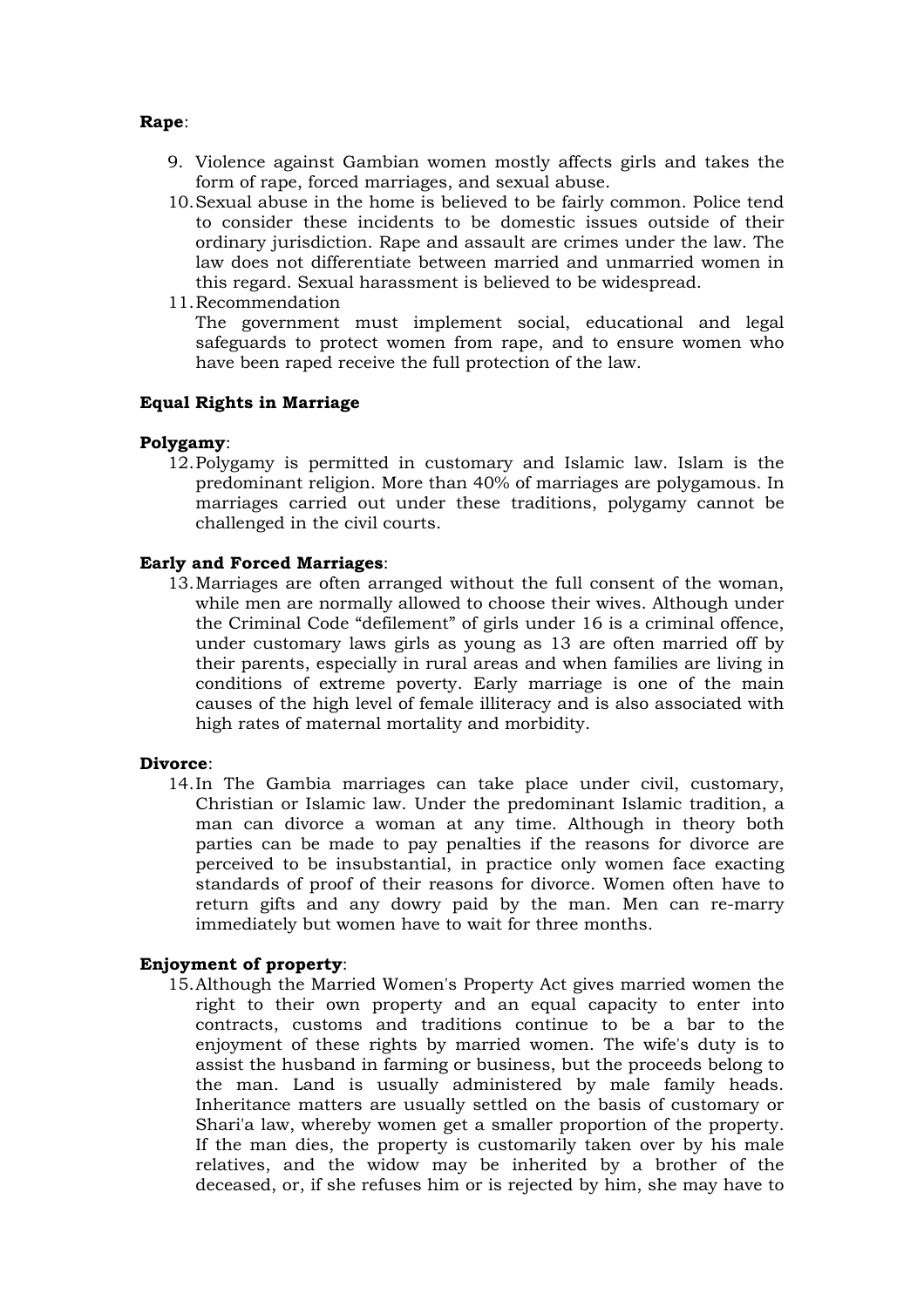return to her family, or may become destitute.

16.Recommendations

The government must harmonize existing civil and religious laws and customary practices with The Gambia's obligations under the international treaties it has ratified.

The government must take legal, social and educational measures to eliminate the practice of forced and early marriages.

The government must take measures to ensure that the capacity of a woman to own property is not restricted on the basis of her marital status or other discriminatory grounds.

#### **Sexuality education for girls**

- 17. In the Gambia, there is gross lack of information on menstrual management among adolescent girls, a situation made worse by the secrecy and embarrassment with which discussions about menstruation are treated. Most girls seek information about menstruation from their peers who do not know any better. Adolescence being a time of tremendous opportunity, and at the same time also a time of heightened vulnerabilities, it is imperative to empower adolescent girls with adequate information and skills on crucial issues like menstrual management. Girls in the rural areas of the Gambia have inadequate information about how to manage their menstruation. Talking about menstruation is often not mentioned in some families and is often treated with great secrecy and embarrassment .
- 18.The majority of Gambian population is Muslim and under Islamic law, a menstruating woman is not allowed to pray or fast. In the schools, menstruating girls do not participate in prayer and they are often perceived as disturbing the prayer sessions because of their 'dirty state'. These are often very embarrassing periods in the lives of these adolescents and could result in poor school performance and lower self-esteem. Management of menstruation therefore should be a vital part of adolescent health education in schools.
- 19.Recommendations

The government must provide information on management of menstrual fluids, personal hygiene and provide materials to enhance utilization of available sanitary facilities in the schools. We hope that this will empower adolescent girls with knowledge of menstrual management and enhance their self-esteem and academic performance.

#### **HIV/AIDS and Sex work**

- 20.According to officials at the Gambian Department of State for Health, poverty has led to increased prostitution in The Gambia and also has contributed to the rise in HIV/AIDS infections. The average Gambian is hungry, is poor, and lacks a basic livelihood.
- 21.There is little information about prevalence rates amongst high risk groups such as sex workers, truck drivers, uniformed personnel and fishermen, which could distort the true extent of the prevalence of the disease in the country. Accurate information is key to design adequate programs for prevention and treatment.